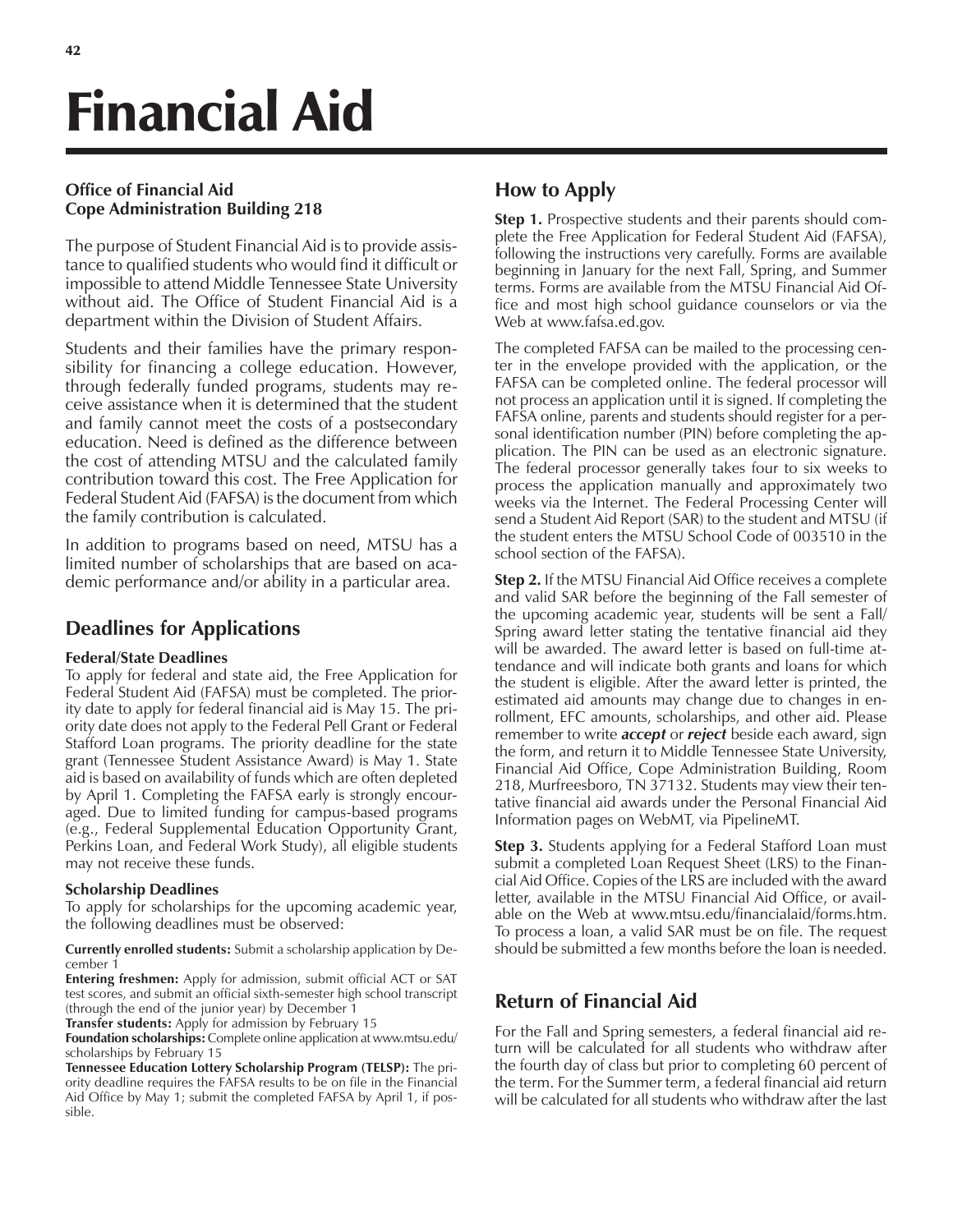day to drop without receiving a grade but prior to completing 60 percent of the session. The amount of the return will be prorated based on federal guidelines. Students may owe a refund to the U.S. Department of Education and/or MTSU. Consult the current semester's schedule book for important dates with regard to withdrawing. Please review the General Financial Aid Information section or contact the Financial Aid Office with questions regarding this policy.

### **Satisfactory Academic Progress Policy**

Federal regulations require that all federal financial aid recipients be enrolled in a degree-seeking program and maintain satisfactory academic progress toward a degree to maintain eligibility. MTSU complies with this requirement by monitoring each aid recipient's cumulative grade point average (GPA), completion rate, and maximum time frame for completion of a degree. The following describes MTSU's method for monitoring each of these measures.

## **Cumulative Grade Point Average**<br>1. Undergraduate students. To be

- 1. **Undergraduate students.** To be eligible for financial aid, a student's GPA must meet at least the minimum requirements found in this catalog. The cumulative GPA includes all transfer credits and hours earned at MTSU.
- Graduate students. To be eligible for financial aid, a student's GPA must meet at least the minimum requirements found in the graduate catalog or be approved by the College of Graduate Studies for enrollment.

### **Completion Rate**

Students must earn 66 percent of their cumulative credits attempted to remain eligible for financial aid. Grades of A, B, C, D, P, or S, including any  $4 + 7$  or  $4 - 7$  options, count as credits earned. All courses for credit will be counted as hours attempted including withdrawals, incompletes, courses repeated, and courses resulting in grades of N, U, WF, WP, and F.

- 1. **Probation.** Students whose completion rate is greater than 50 percent but less than the required 66 percent will be placed on probation. Students on probation must pass 75 percent of their attempted hours.
- 2. **Suspension.** Students whose completion rate is less than 50 percent of the credit hours attempted or those previously placed on probation who did not pass 75 percent of attempted credit hours will be suspended from eligibility for federal grants, loans, and federal work-study employment. Students may still be eligible for emergency short-term loans and other University funds.

### **Time Limitations**

1. **Undergraduates.** The maximum time limit for completion of a first degree is 150 percent of the program's published length. Most undergraduate programs require 120 hours; therefore, the maximum attempted hours allowed is 180. Students working on programs listed in catalogs before Fall 2004 may require 132 hours. Therefore, the maximum attempted hours is 198. This time limitation does not include remedial/developmental courses for which the maximum federal limit is 30 hours. The maximum hours include all transfer hours and all attempted hours. Students who change majors during the junior or senior year will be allowed 24 additional attempted hours to obtain a degree. The Records Office must have the change of major recorded prior to the student's achieving the maximum hours.

2. **Graduates.** The maximum time limit for graduate students will be 150 percent of the standards established by the College of Graduate Studies and published in the graduate catalog.

### **Review of Progress Standards**

- 1. **GPA.** The Records Office reviews the GPA at the end of each semester. Students may appeal academic suspension to the undergraduate or graduate academic appeals committee. The decision of the committee is final.
- 2. **Completion rate.** The completion rate is reviewed annually at the end of the Spring semester by the Financial Aid Office.
- 3. **Time limitation.** The maximum time limit is reviewed at the end of each semester by the Financial Aid Office.

### **Notification/Appeals**

- 1. **Time Limits.** The Financial Aid Office will send a letter of notification regarding the maximum limitation on hours for federal financial aid. For programs requiring 132 credit hours, students will be notified after attempting 150 credit hours. Students will be notified after attempting 135 credit hours in a program requiring 120 credit hours.
- 2. **Probation.** The Financial Aid Office will send a letter to students placed on financial aid probation notifying them of their financial aid status and the expected requirements. Each student will be allowed at least one probationary period during the course of enrollment.
- 3. **Suspension.** Students suspended from financial aid will receive a letter from the Financial Aid Office along with a Satisfactory Progress Appeal form. Students are allowed to appeal their suspensions if they can document extenuating circumstances beyond their control which have since been resolved. Examples include death of an immediate family member and extended medical illness and/or disability. Provisions may also be made for students who have been approved to participate in the Academic Fresh Start program or who have military credits that cannot be counted toward a degree. Any other circumstances not listed above must be well documented and have the approval of a financial aid administrator and/or the director of Financial Aid.
	- a. **Financial Aid Suspension Appeals.** Student appeals are reviewed by an internal committee composed of financial aid staff. Each student will be notified of the appeal decision and-if denied-what action must be taken to regain financial aid eligibility.
	- b. **Loan and Scholarship Committee.** Students who are suspended a second time or who have been denied by the internal financial aid committee may appeal to the Loan and Scholarship Committee or its designee. The Loan and Scholarship Committee comprises faculty members, students, and administrators. Since faculty and students do not report until the start of school, students appealing to this committee may be personally responsible for paying registration expenses.

### **Reinstatement of Financial Aid if Appeal Denied**

Students can attend MTSU and make up deficiencies in credit hours at their personal expense. If a student chooses to do this, a written appeal to the Financial Aid Office must be made when the deficiencies have been completed. This option is not available to students who have reached the maximum time limit.

### **No Credit Hours Earned**

A student who earns no credit hours for one semester will be placed on probation. A student who earns no credit hours for the previous two semesters enrolled will be suspended from federal financial aid. However, the student may appeal the suspension. Please see the suspension guidelines above.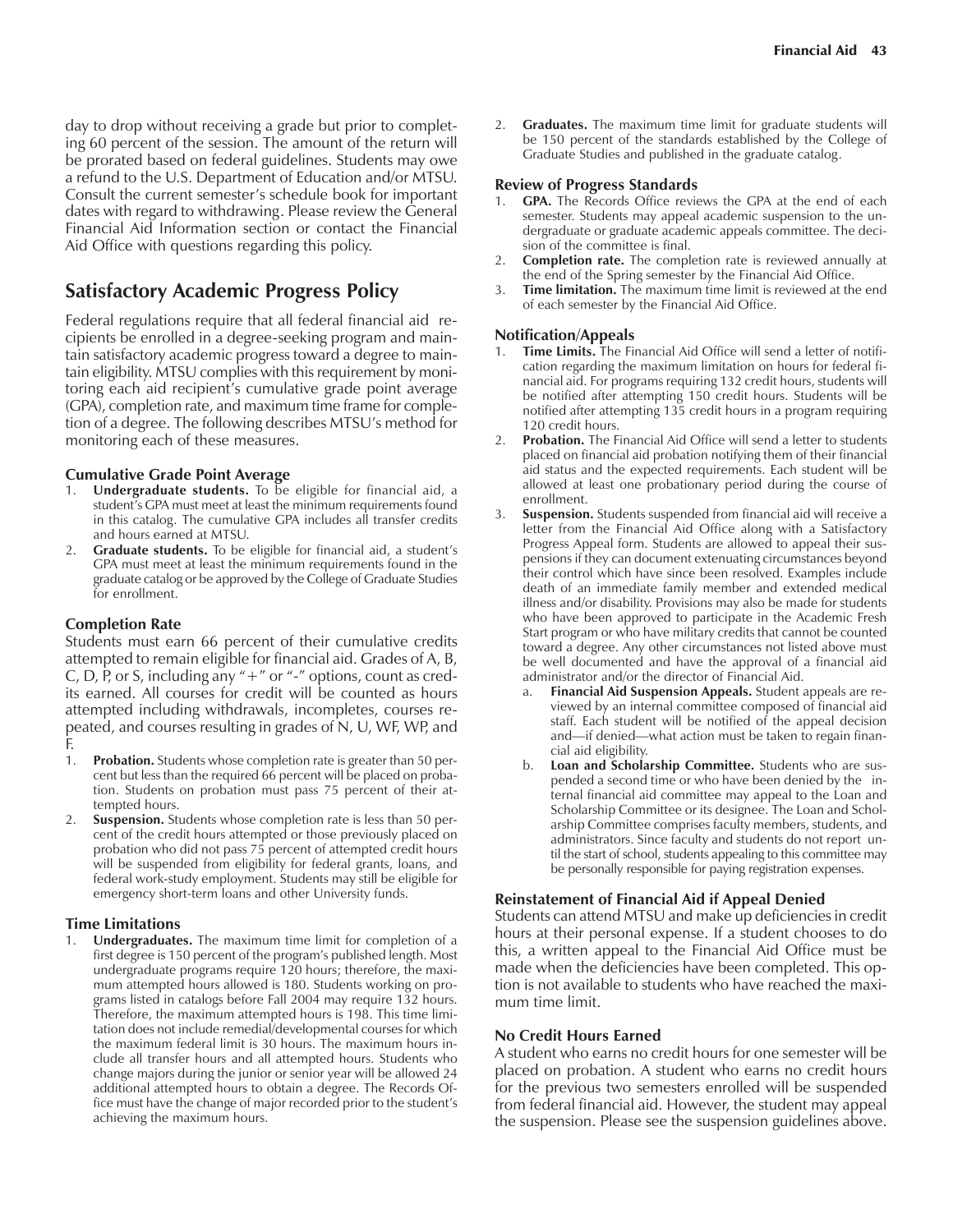### **Teacher Licensure**

Students who have completed an undergraduate degree and are enrolled for the sole purpose of attaining teacher licensure may be eligible for loans at the undergraduate level. To receive aid, students must be accepted into the teacher education program. Students may be eligible for aid one semester prior to being accepted provided they have taken or will be taking FOED 1110 and FOED 2110, have a minimum GPA of 2.5, and provide the Financial Aid Office with a copy of their program of study. Exceptions may be made by the Financial Aid director or his/her designee.

### **Tennessee Education Lottery Scholarship Program (TELSP)**

The Tennessee Student Assistance Corporation (TSAC) awards the Tennessee Education Lottery Scholarships. For additional information visit www.state.tn.us/tsac.

### **Eligibility Requirements:**

### **For all students**

• Tennessee residency

### **For entering freshmen**

- December 2004 and later graduates must have at least an unweighted 3.0 GPA or 21 ACT (980 SAT).
- August to November 2004 graduates must have at least an unweighted 3.0 GPA or 19 ACT (890 SAT).
- GED recipients who attain a GED on or after December 1, 2004, must have at least 21 ACT (980 SAT) and 525 GED.
- Graduates of home school or an ineligible high school must have at least 21 ACT (980 SAT).
- $\bullet$  GED recipients must enroll within six (6) months after GED test date.
- Graduates of home school or a high school must enroll by the Fall semester after graduation.

In April of each year, TSAC will determine the availability of funds for Summer Lottery Scholarships. If funds are available, part-time Fall students and/or part-time Spring students may receive scholarship funds if eligible.

For more information on General Assembly Merit Scholarships, Need-Based Supplemental Awards, and Hope Access Grants, visit the Web site at www.state.tn.us/tsac.

### **Application Procedures:**

Complete the Free Application for Federal Student Aid (FAFSA) for each academic year. The FAFSA is available online at www.fafsa.ed.gov beginning January 1. The application priority date is May 1; submit the completed FAFSA by April 1, if possible.

### **Renewal Criteria:**

- Must earn a 2.75 cumulative TELS GPA after the first 24 attempted hours.
- Must earn a 3.0 cumulative TELS GPA after attempting 48, 72, 96, and 120 hours.
- CANNOT change enrollment status after census date. Refer to current schedule book.

• Must enroll in a minimum of six (6) credit hours for each Fall and each Spring term.

### **Tennessee Education Lottery Scholarship Program (TELSP) Policy**

Refer to the current schedule book for the most recent policy. Rules and regulations are accurate as of February 2005; however, TSAC reserves the right to modify rules and regulations without prior notification. Before dropping or withdrawing from classes, contact the Financial Aid Office.

According to Title 49, Chapter 1640-1-19 of the Tennessee Code Annotated, the Financial Aid Office must implement policies and procedures for the monitoring of TELSP. In addition, the statute requires students to maintain federal Satisfactory Academic Progress as established by MTSU as noted below. Following are the policies and procedures for the monitoring of TELSP.

### **Cumulative Grade Point Average (GPA)**

Eligibility will be reviewed at the end of the term in which the student has attempted a total of 24, 48, 72, 96, or 120 credit hours. At the end of the term in which the student has attempted a total of 24 credit hours, the student's cumulative GPA must be at least 2.75. At the end of the term in which the student has attempted a total of 48, 72, 96, and 120 credit hours, the student's cumulative GPA must be at least 3.0. The cumulative GPA includes all transfer credits and hours earned at MTSU including grades from repeated classes. Dual enrollment, credit-by-examination, and/or AP credits are not included in the cumulative GPA.

### **Completion Rate**

Students must earn grades for hours attempted based upon their enrollment status as of the census date (fourteenth day). For example, students who are paid based on full-time enrollment cannot drop below 12 credit hours during the term.

### **Time Limitations**

Students can receive a TELSP award until the first of the following events occurs:

- 1. The student has earned a baccalaureate degree.
- 2. The student has attempted a total of 120 credit hours. If an undergraduate degree program requires more than 120 credit hours, students are eligible for up to a total of 136 credit hours attempted OR the number of hours required for graduation, whichever is less.
- 3. Five years from the date of the student's initial enrollment have passed, unless a leave of absence has been approved.

### **Procedures for Monitoring Tennessee Education Lottery Scholarship Program**

- A. **Grade Point Average (GPA).** The Financial Aid Office reviews the GPA at the end of 24, 48, 72, 96, and 120 attempted hours.
- B. **Completion Rate.** The Financial Aid Office reviews the completion rate at the end of each term. Students who change their enrollment status after the census date (14 days) are no longer eligible for the TELSP award.
- C. **Time Limitations.** The Financial Aid Office reviews the maximum time limitation at the end of each term.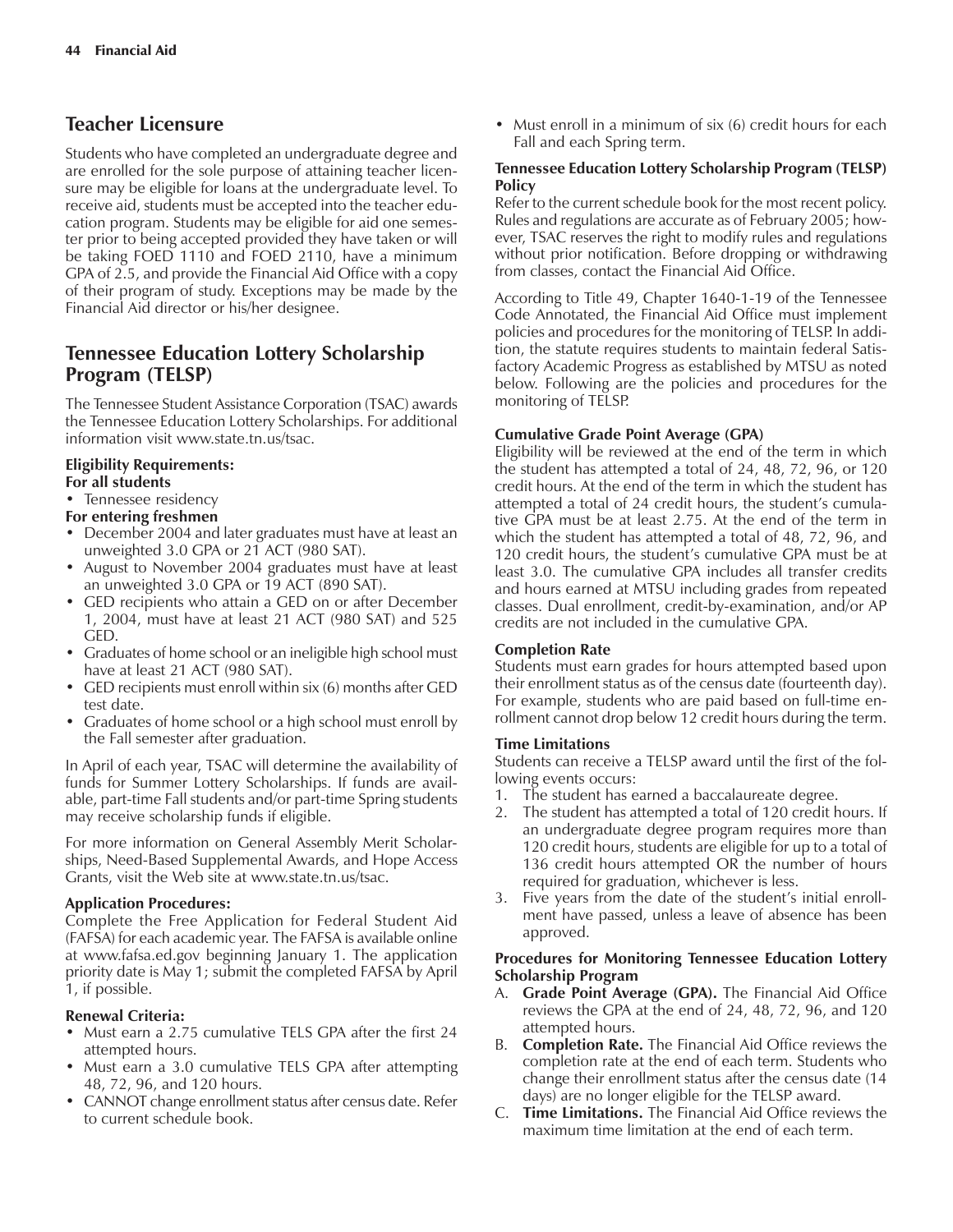### **Notification of Ineligibility**

- A. **Grade Point Average (GPA).** Students who fail to maintain the minimum GPA requirement based on attempted hours will be notified of their ineligibility for future TELSP awards. MTSU is not authorized to make exceptions concerning GPA requirements, regardless of extenuating circumstances.
- B. **Completion Rate.** Students who change enrollment status after the census date will be notified they are no longer eligible for the TELSP award. Students may appeal changes in enrollment status after the census date provided they can adequately document medical or personal reasons.

### C. **Time Limitations.**

### 1. **Maximum Credit Hours**

Students who have attempted 96 credit hours will be reminded of the maximum hour limitation for TELSP. Students who have attempted 120 credit hours will be sent notification letters informing them that they are no longer eligible for the TELSP award. Students whose program lengths are greater than 120 credit hours may appeal their ineligibility.

2. **Maximum Years Allowed**

Notification letters will be sent to applicable students informing them they are no longer eligible for the TELSP award.

### **Appeal Process**

Students who have lost their eligibility for the TELSP award can appeal if they had extenuating circumstances or if their program length is greater than 120 credit hours. The Financial Aid Office notifies the student of ineligibility at the end of the semester. A Tennessee Lottery Appeal form is available in the Financial Aid Office or online at www.mtsu.edu/ financialaid/forms.htm. Students will be allowed to appeal their ineligibility if they can provide documentation verifying extenuating medical or personal circumstances. Such circumstances may include, but are not limited to, illness of the student, illness or death of an immediate family member, extreme financial hardship of the student or student's immediate family, or other extenuating circumstances beyond the student's control.

Students should submit their appeals to the Financial Aid Office to be reviewed by the Institutional Review Panel (IRP). The IRP is composed of administrators and will meet within fourteen (14) days of the student's completed appeal. If the IRP denies the appeal, students may appeal to the TELSP Award Appeals Panel at TSAC. The decision from the TELSP Award Appeals Panel at TSAC is final.

### **Grade Changes**

Students should submit written notification to the Financial Aid Office within fourteen (14) days of any grade change. The Financial Aid Office will verify the change and make an award adjustment, if applicable.

### **Incompletes**

Incompletes are included in attempted hours but are not calculated in the GPA. If a student's GPA including a grade of I meets the GPA requirement based on attempted hours, the student may be eligible for a TELSP award for the current semester. However, if the grade of I is changed and the student's GPA falls below the minimum requirement, the student may be required to repay all TELSP awards within the current academic year. Conversely, if a student is not eligible based on a GPA that includes a grade of I, the student will not be eligible for a TELSP award for the current semester. If the grade of I is later changed and the student becomes eligible based on the recalculated GPA, MTSU will resume the TELSP award.

### **Leave of Absence**

A student may request a leave of absence by completing the Tennessee Lottery Appeal form. In most cases, a student may be granted a leave of absence for up to one year and be eligible to receive the TELSP award upon return. A leave of absence may be approved for medical or personal reasons. Allowable medical or personal reasons may include, but are not limited to, illness of the student, illness or death of an immediate family member, extreme financial hardship of the student or student's immediate family, to fulfill a religious commitment expected of all students of that faith, or other extenuating circumstances beyond the student's control where continued attendance by the student creates a substantial hardship. The student will be notified of the decision of the IRP. If a student's request is denied, he/she may appeal the decision to the TELSP Award Appeals Panel at TSAC.

### **Military Mobilization**

A student may request a leave of absence due to military mobilization by submitting the Tennessee Lottery Appeal form. A member of the United States Armed Services, National Guard, or Armed Forces Reserves who is mobilized for active duty during a semester that is already in progress may be granted a personal leave of absence and his/her TELSP award eligibility will not be negatively affected. If as a result of being mobilized a student completely withdraws, the hours that were attempted during the semester will not be counted for purposes of determining future TELSP award eligibility. If the student receives grades of I due to mobilization, see the Incompletes section above. Requests for leaves of absence from students whose spouses, children, fathers, or mothers have been mobilized for active duty also will be considered. Students must reenroll no later than one year following the mobilization to be eligible. They must provide the Financial Aid Office with copies of orders for active duty for themselves or the applicable family member.

### **General Financial Aid Information**

- 1. For the Fall and Spring semesters, students who withdraw during the first four days of classes will have all of their financial aid cancelled. Students who drop course(s) before the census date may have their aid adjusted according to the number of hours enrolled as of that date. Refer to the current schedule book for exact dates.
- 2. For each session of the Summer term, students who withdraw before the last day to drop without receiving a grade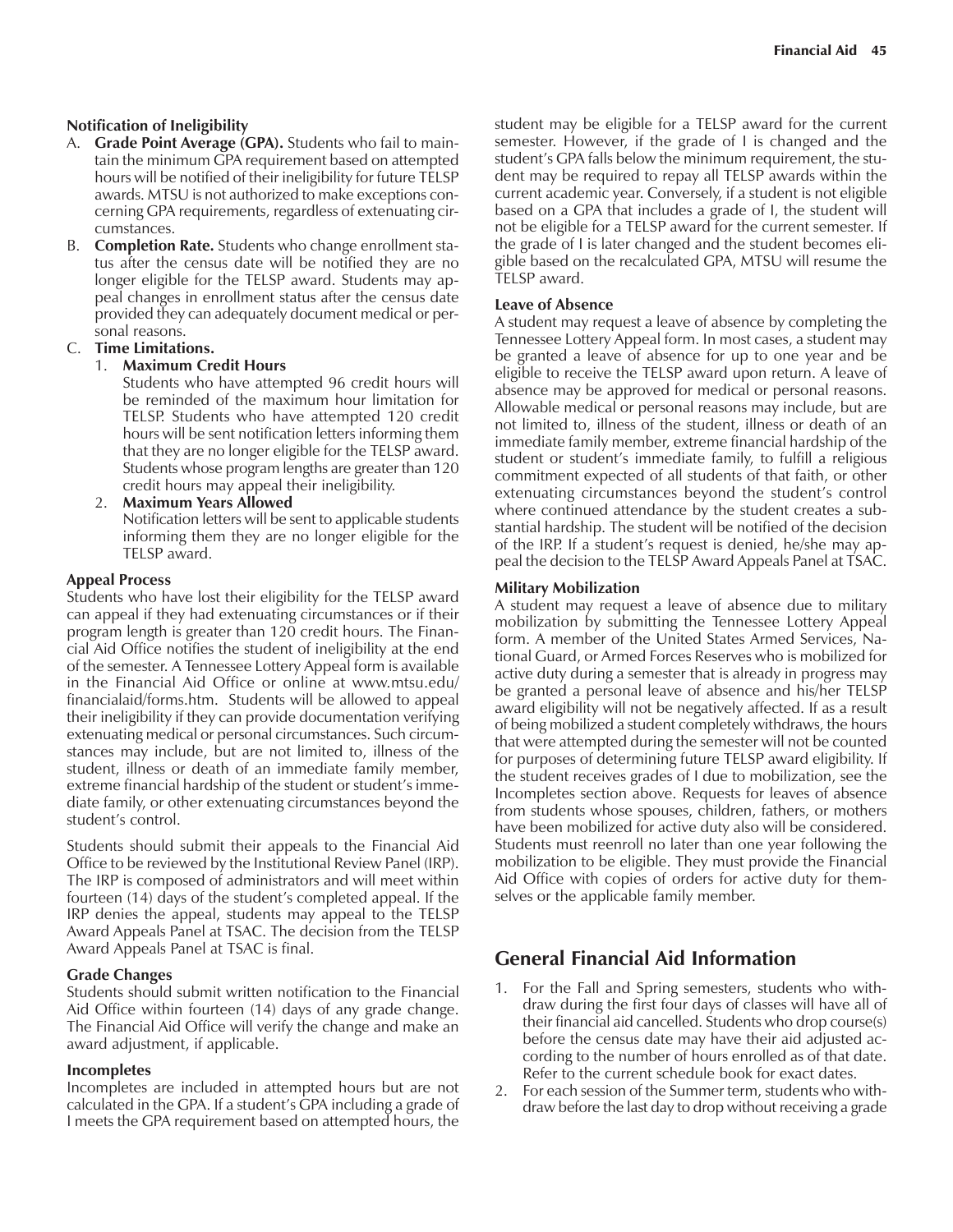may have all of their financial aid cancelled. Students who drop course(s) and receive a grade of W may have their financial aid adjusted. Refer to the current schedule book for exact dates.

- 3. Students who withdraw from the University before 60 percent of the term has been completed will have their aid adjusted according to the Financial Aid Return Policy. For information about the Return Policy, refer to the Return of Financial Aid section.
- 4. Class attendance will be verified for financial aid disbursements that occur during the Fall and Spring semesters and each session of the Summer term. For Stafford and Perkins Loans, if a student is reported as not attending classes on at least a half-time basis (6 credit hours), funds may be cancelled or adjusted. For Pell Grants, if a student is reported as not attending classes for which Pell has been awarded, aid may be cancelled or adjusted. If the University cancels a course, the student may be required to register for additional hours to be eligible for federal financial aid. Students are advised to contact the Financial Aid Office if they have questions regarding their eligibility.
- 5. Class participation must be verified for students who are enrolled in correspondence courses, online courses, telecourses, the Regents degree program, or courses via the Internet. Because attendance is not required for these courses, instructors document class participation according to completed homework assignments. Students should complete their homework assignments in a timely manner so their participation can be documented. If students wish to withdraw or drop from these courses, they are encouraged to contact their instructor(s). Students' financial aid may be adjusted or cancelled if instructors are unable to verify participation.
- 6. The federal government randomly chooses students for verification, which is the process of documenting the data submitted on the FAFSA. If a student is selected, the Financial Aid Office will request copies of applicable federal income tax returns, W-2 forms, and other docu-

ments. Failure to submit completed documents to the Financial Aid Office in a timely manner may delay a student's financial aid and may possibly result in the loss of certain funds.

- 7. Financial aid can pay for up to 30 attempted credit hours of remedial and developmental classes.
- 8. Students receiving financial aid must declare a major by the time they have earned 60 hours.
- 9. Any scholarships and grants received in excess of tuition, fees, and books are considered taxable income. Consult your tax preparer for tax filing information.
- 10. Students enrolled in only Regents Online Degree courses may have their budgets adjusted.
- 11. All financial aid is subject to the Financial Aid Satisfactory Academic Progress Policy.
- 12. Students enrolled for an additional bachelor's degree may qualify for a Stafford Loan provided they have not reached their aggregate limit. The student must provide the Financial Aid Office with a signed copy of the upper-division form detailing the courses required for the additional degree before a loan can be processed.

# Aid Available

Following is a summary of financial aid administered through MTSU. Unless otherwise indicated, application is made to the Student Financial Aid Office by completing and mailing the Free Application for Federal Student Aid.

### **Sources of Aid and Eligibility**

### **Federal Programs**

### **Federal Pell Grant**

Undergraduate students (based on need and attempted hours); amount of grant varies.

### **Federal Supplemental Educational Opportunity Grant (SEOG)**

Undergraduate students enrolled at least half-time (based on need); amount of assistance varies.